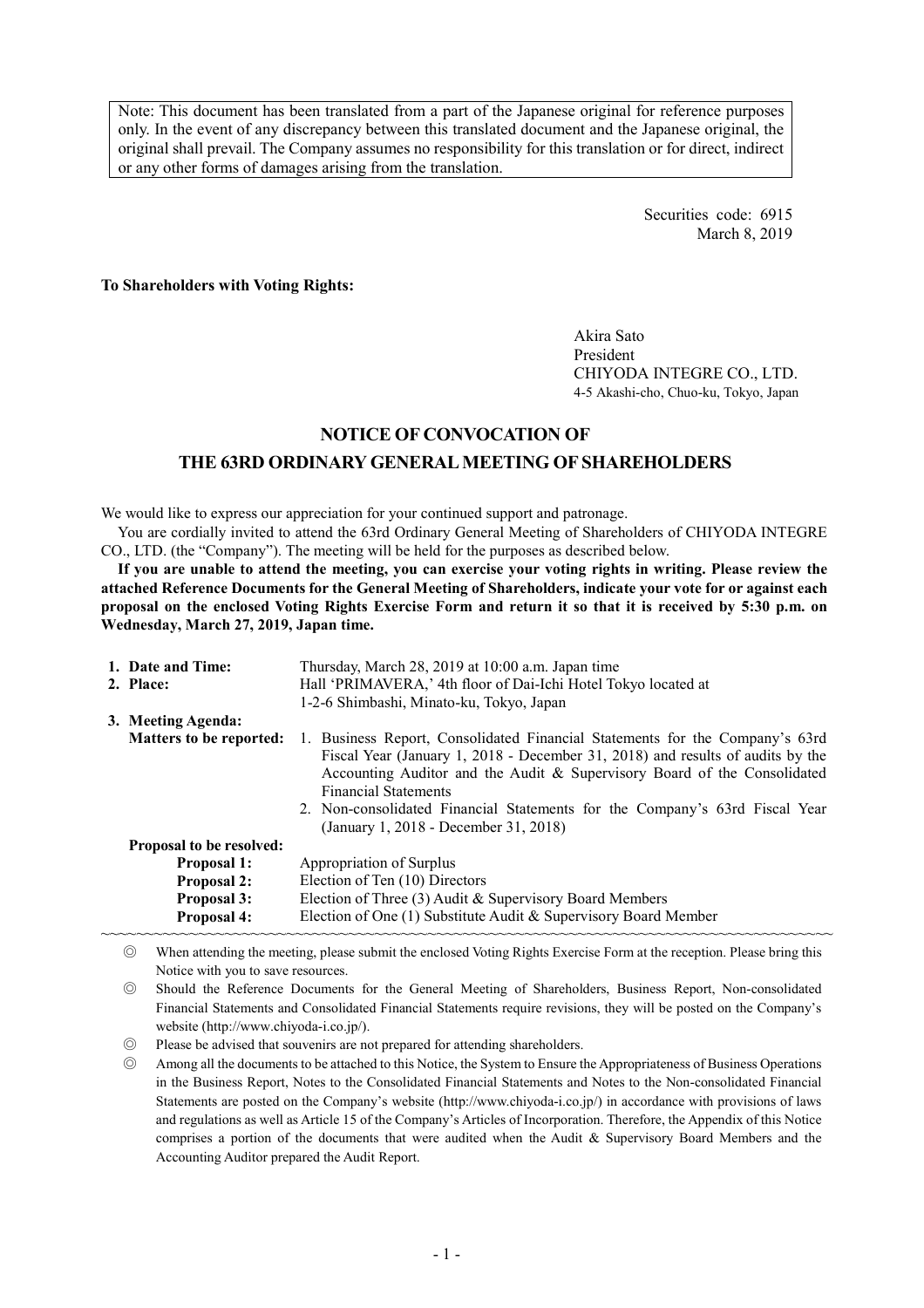# **Reference Documents for the General Meeting of Shareholders**

## **Proposals and References**

**Proposal 1:** Appropriation of Surplus

The Company considers profit returns to shareholders an important management task and makes it a basic policy to aim for a dividend payout ratio of 35% or more for the three (3) years from the fiscal year ended December 31, 2016 to the fiscal year ended December 31, 2018.

 Based on the above policy, the Company proposes the year-end dividend for this fiscal year to be ¥100 per share as follows, which will render the dividend payout ratio to be 61.4%.

- (1) Type of dividend property:
- Cash
- (2) Matters regarding the allocation of dividend property to shareholders and the total amount thereof: ¥100 per share of common stock of the Company Total amount: ¥1,273,952,700
- (2) Effective date of distribution of surplus: March 29, 2019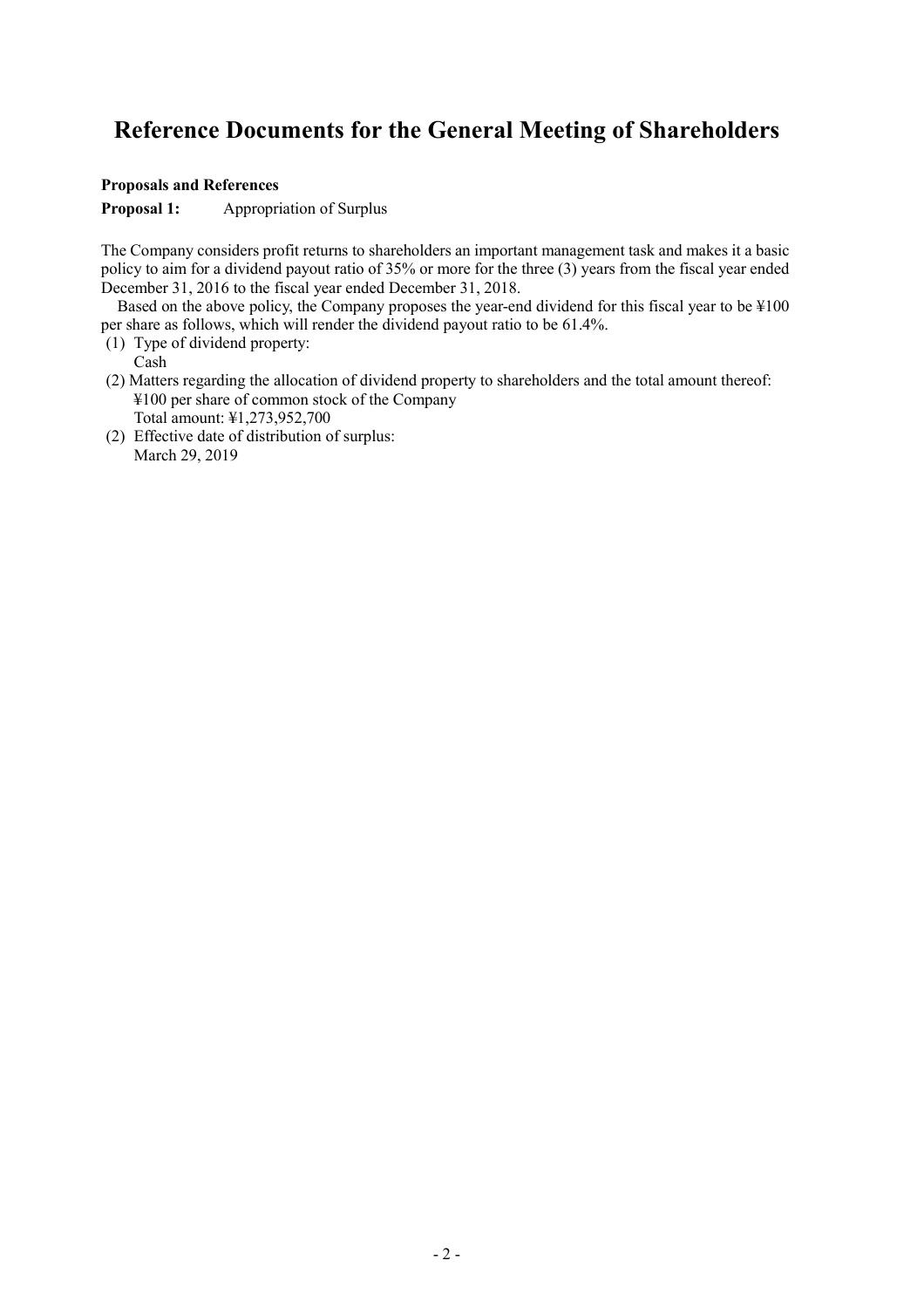## **Proposal 2:** Election of Ten (10) Directors

The term of office of all the ten (10) Directors will expire at the conclusion of this meeting. Accordingly, the Company proposes the election of ten (10) Directors.

The candidates for Director are as follows.

| No.1                                                                          |                                                                                  | Mitsuaki Koike<br>Date of birth: January 5, 1951                             |  |                                                        | Reappointment |  |
|-------------------------------------------------------------------------------|----------------------------------------------------------------------------------|------------------------------------------------------------------------------|--|--------------------------------------------------------|---------------|--|
| Attendance at Board of Directors meetings:<br>$100\%$ (13 out of 13 meetings) |                                                                                  |                                                                              |  | Number of shares of the Company held:<br>93,251 shares |               |  |
|                                                                               | Career summary, positions, responsibilities and significant concurrent positions |                                                                              |  |                                                        |               |  |
| March 1969                                                                    |                                                                                  | Joined the Company                                                           |  |                                                        |               |  |
| September 1982                                                                |                                                                                  | CHIYODA FELT CO. (S) PTE. LTD. (presently CHIYODA INTEGRE CO. (S) PTE. LTD.) |  |                                                        |               |  |
| September 1990                                                                |                                                                                  | Managing Director, CHIYODA FELT CO. (S) PTE. LTD.                            |  |                                                        |               |  |
| November 1999                                                                 |                                                                                  | Director, the Company                                                        |  |                                                        |               |  |
| November 2001<br>Managing Director                                            |                                                                                  |                                                                              |  |                                                        |               |  |
| November 2002<br>President                                                    |                                                                                  |                                                                              |  |                                                        |               |  |
| March 2017<br>Chairman (to present)                                           |                                                                                  |                                                                              |  |                                                        |               |  |
|                                                                               |                                                                                  |                                                                              |  |                                                        |               |  |

**Reasons for selection as a candidate for Director** 

Mr. Mitsuaki Koike has served as President, leading the operation of the Group. The Company expects that it can strengthen the effectiveness of the decision-making and supervisory functions of its Board of Directors by leveraging his insight and experience in business overall. Therefore, the Company proposes his re-election as a Director.

| No. 2                                                                                                                                                                        | Akira Sato                                                                       | Date of birth: April 2, 1956                         |                                       | Reappointment |  |  |
|------------------------------------------------------------------------------------------------------------------------------------------------------------------------------|----------------------------------------------------------------------------------|------------------------------------------------------|---------------------------------------|---------------|--|--|
|                                                                                                                                                                              |                                                                                  | Attendance at Board of Directors meetings:           | Number of shares of the Company held: |               |  |  |
|                                                                                                                                                                              |                                                                                  | $100\%$ (13 out of 13 meetings)                      | 31,580 shares                         |               |  |  |
|                                                                                                                                                                              | Career summary, positions, responsibilities and significant concurrent positions |                                                      |                                       |               |  |  |
| March 1975                                                                                                                                                                   |                                                                                  | Joined the Company                                   |                                       |               |  |  |
| March 2001                                                                                                                                                                   |                                                                                  | Managing Director, CHIYODA INTEGRE CO. (S) PTE. LTD. |                                       |               |  |  |
| September 2008                                                                                                                                                               |                                                                                  | General Manager, Overseas Department, the Company    |                                       |               |  |  |
| November 2008                                                                                                                                                                |                                                                                  | Director                                             |                                       |               |  |  |
| November 2010                                                                                                                                                                |                                                                                  | General Manager, Overseas Business                   |                                       |               |  |  |
| November 2011                                                                                                                                                                |                                                                                  | <b>Managing Director</b>                             |                                       |               |  |  |
| November 2013                                                                                                                                                                |                                                                                  | Senior Managing Director                             |                                       |               |  |  |
| March 2017<br>President (to present)                                                                                                                                         |                                                                                  |                                                      |                                       |               |  |  |
| Reasons for selection as a candidate for Director<br>Mr. Alira Sato has abundant experience and deep insight accumulated over vears of service overseas, tackling management |                                                                                  |                                                      |                                       |               |  |  |

Mr. Akira Sato has abundant experience and deep insight accumulated over years of service overseas, tackling management tasks with pure enthusiasm. Since he became President in March 2017, he has been engaged in corporate management, appropriately fulfilling his duties. Therefore, the Company proposes his re-election as a Director.

| No. 3                                                                                                                                                                                                                  |                                                                   | Takumi Murasawa<br>Date of birth: July 21, 1960 |                                       | Reappointment |  |
|------------------------------------------------------------------------------------------------------------------------------------------------------------------------------------------------------------------------|-------------------------------------------------------------------|-------------------------------------------------|---------------------------------------|---------------|--|
| Attendance at Board of Directors meetings:<br>$100\%$ (13 out of 13 meetings)<br>$10.200$ shares                                                                                                                       |                                                                   |                                                 | Number of shares of the Company held: |               |  |
| Career summary, positions, responsibilities and significant concurrent positions                                                                                                                                       |                                                                   |                                                 |                                       |               |  |
| March 1983                                                                                                                                                                                                             |                                                                   | Joined the Company                              |                                       |               |  |
| September 2005                                                                                                                                                                                                         |                                                                   | General Manager, Japan Business                 |                                       |               |  |
| November 2006                                                                                                                                                                                                          |                                                                   | Director                                        |                                       |               |  |
| September 2010                                                                                                                                                                                                         |                                                                   | General Manager, Development Center             |                                       |               |  |
| September 2011                                                                                                                                                                                                         |                                                                   | General Manager, Tokyo Branch                   |                                       |               |  |
| November 2011                                                                                                                                                                                                          |                                                                   | Managing Director (to present)                  |                                       |               |  |
| September 2012<br>General Manager, Kanto Branch                                                                                                                                                                        |                                                                   |                                                 |                                       |               |  |
|                                                                                                                                                                                                                        | January 2019<br>General Manager, Overseas Department (to present) |                                                 |                                       |               |  |
| Reasons for selection as a candidate for Director<br>the contract of the contract of the contract of the contract of the contract of the contract of the contract of<br>$\mathbf{r}$ and $\mathbf{r}$ and $\mathbf{r}$ |                                                                   |                                                 |                                       |               |  |

Mr. Takumi Murasawa has abundant experience and a broad personal network gained in managing the Japan business. The Company expects that by leveraging his assets, it can promote the expansion of new business domains that will lead to enhancing its corporate value. Therefore, the Company proposes his re-election as a Director.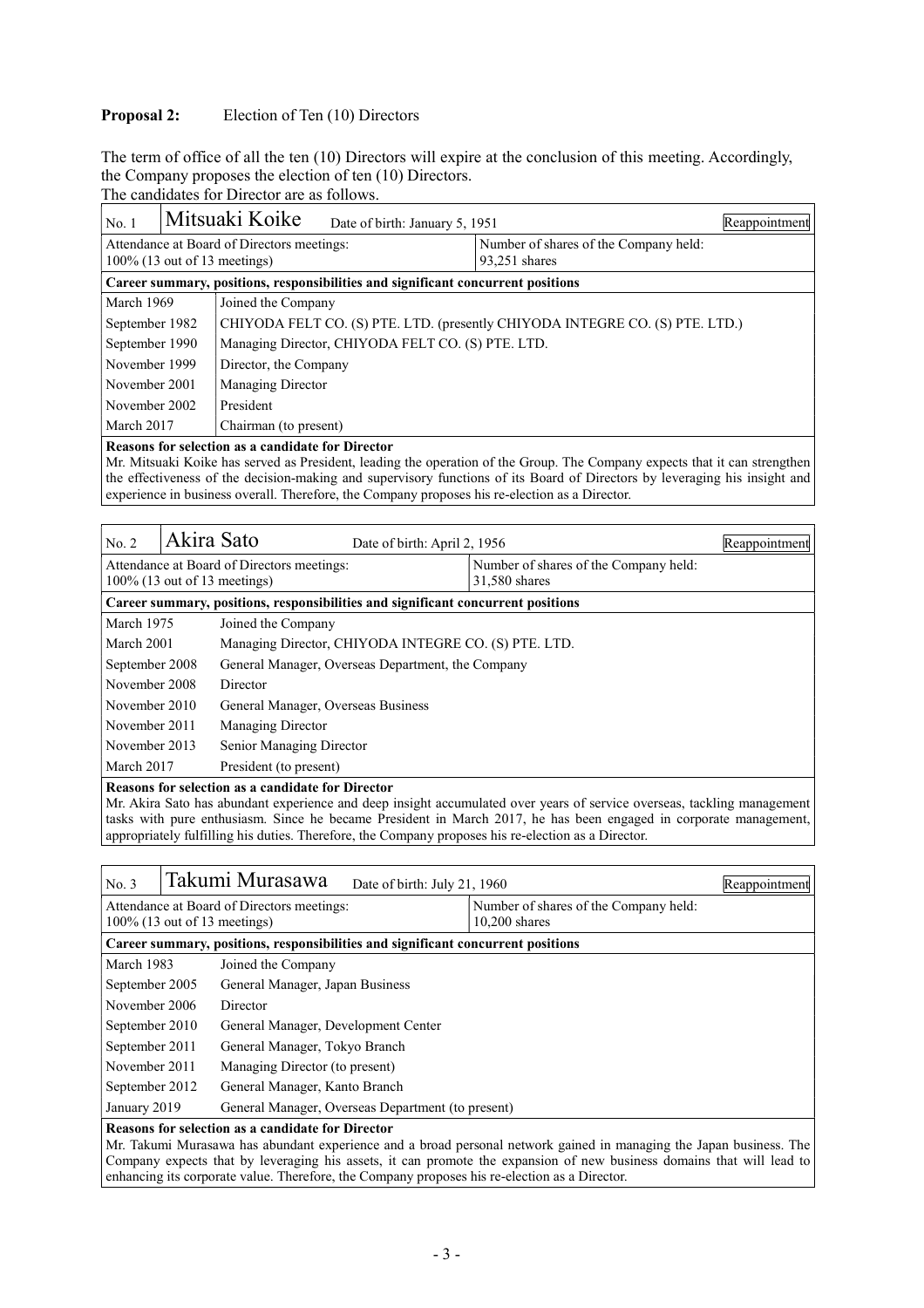| No. 4                                                                         |                                                                                  | Hiroyasu Kanabe                                                                                                    | Date of birth: April 23, 1960                            |  | Reappointment |  |  |
|-------------------------------------------------------------------------------|----------------------------------------------------------------------------------|--------------------------------------------------------------------------------------------------------------------|----------------------------------------------------------|--|---------------|--|--|
| Attendance at Board of Directors meetings:<br>$100\%$ (13 out of 13 meetings) |                                                                                  |                                                                                                                    | Number of shares of the Company held:<br>$10,600$ shares |  |               |  |  |
|                                                                               | Career summary, positions, responsibilities and significant concurrent positions |                                                                                                                    |                                                          |  |               |  |  |
| March 1984                                                                    |                                                                                  | Joined the Company                                                                                                 |                                                          |  |               |  |  |
| March 2002                                                                    |                                                                                  | General Manager, Toyohashi Branch                                                                                  |                                                          |  |               |  |  |
| April 2009                                                                    |                                                                                  | General Manager, Tokyo Branch                                                                                      |                                                          |  |               |  |  |
| September 2011                                                                |                                                                                  | Chairman, CHIYODA INTEGRE (SUZHOU) CO., LTD.                                                                       |                                                          |  |               |  |  |
| January 2012                                                                  |                                                                                  | Area Manager, North China Area, Chairman of Local<br>Subsidiaries, North China Area, the Company                   |                                                          |  |               |  |  |
| November 2012                                                                 |                                                                                  | Director<br>In charge of China Business                                                                            |                                                          |  |               |  |  |
| March 2017                                                                    |                                                                                  | Managing Director (to present)<br>General Manager, Overseas Department                                             |                                                          |  |               |  |  |
| January 2019                                                                  |                                                                                  | General Manager, Product Development Department, and General Manager, Quality Assurance<br>Department (to present) |                                                          |  |               |  |  |

#### **Reasons for selection as a candidate for Director**

Mr. Hiroyasu Kanabe has abundant experience and knowledge in the Company's mainstay department and also has insight accumulated in the overseas business. For the further development of the Group that will lead to enhancing its corporate value, the Company proposes his re-election as a Director.

| No. 5                                                                                                                                                                                                                                                                                                                                                     |                                                                                  | Mitsuru Sekiguchi<br>Date of birth: January 13, 1961                                                                 |                                                      | Reappointment |  |  |
|-----------------------------------------------------------------------------------------------------------------------------------------------------------------------------------------------------------------------------------------------------------------------------------------------------------------------------------------------------------|----------------------------------------------------------------------------------|----------------------------------------------------------------------------------------------------------------------|------------------------------------------------------|---------------|--|--|
| Attendance at Board of Directors meetings:<br>Number of shares of the Company held:<br>$100\%$ (13 out of 13 meetings)<br>$14.200$ shares                                                                                                                                                                                                                 |                                                                                  |                                                                                                                      |                                                      |               |  |  |
|                                                                                                                                                                                                                                                                                                                                                           | Career summary, positions, responsibilities and significant concurrent positions |                                                                                                                      |                                                      |               |  |  |
| March 1983                                                                                                                                                                                                                                                                                                                                                |                                                                                  | Joined the Company                                                                                                   |                                                      |               |  |  |
| March 2011                                                                                                                                                                                                                                                                                                                                                |                                                                                  | Area Manager, Southeast Asia                                                                                         | Managing Director, CHIYODA INTEGRE CO. (S) PTE. LTD. |               |  |  |
| September 2012                                                                                                                                                                                                                                                                                                                                            |                                                                                  | President, CHIYODA INTEGRE (PHILIPPINES)<br><b>CORPORATION</b>                                                       |                                                      |               |  |  |
| April 2013                                                                                                                                                                                                                                                                                                                                                |                                                                                  | Managing Director, CHIYODA INTEGRE (THAILAND) CO., LTD.                                                              |                                                      |               |  |  |
| March 2017                                                                                                                                                                                                                                                                                                                                                |                                                                                  | Director (to present)<br>General Manager, Overseas Asia Business (to present)<br>Chairman, CHIYODA INTEGRE (HK) LTD. |                                                      |               |  |  |
| September 2017<br>Chairman and Managing Director, CHIYODA INTEGRE (HK) LTD. (to present)                                                                                                                                                                                                                                                                  |                                                                                  |                                                                                                                      |                                                      |               |  |  |
|                                                                                                                                                                                                                                                                                                                                                           | March 2018<br>Area Manager, South China Area (to present)                        |                                                                                                                      |                                                      |               |  |  |
| Reasons for selection as a candidate for Director<br>stranden er en som en stad de stad talente tre de te de te te stad en som en terme en sted te stad se stad en<br>$M_{\rm H}$ $M_{\rm H}$ $M_{\rm H}$ $M_{\rm H}$ $M_{\rm H}$ $M_{\rm H}$ $M_{\rm H}$ $M_{\rm H}$ $M_{\rm H}$ $M_{\rm H}$ $M_{\rm H}$ $M_{\rm H}$ $M_{\rm H}$ $M_{\rm H}$ $M_{\rm H}$ |                                                                                  |                                                                                                                      |                                                      |               |  |  |

Mr. Mitsuru Sekiguchi has abundant business experience overseas and deep insight in global business. The Company believes that he is qualified in the expectation that the enhancement of corporate value may be achieved by leveraging his assets. Therefore, the Company proposes his re-election as a Director.

| No. $6$                                                                                                                                                                                                                                                                                |  | Tomoharu Tsuji<br>Date of birth: May 5, 1959                            |                                                         | Reappointment |  |
|----------------------------------------------------------------------------------------------------------------------------------------------------------------------------------------------------------------------------------------------------------------------------------------|--|-------------------------------------------------------------------------|---------------------------------------------------------|---------------|--|
| Attendance at Board of Directors meetings:<br>$100\%$ (13 out of 13 meetings)                                                                                                                                                                                                          |  |                                                                         | Number of shares of the Company held:<br>$1.100$ shares |               |  |
| Career summary, positions, responsibilities and significant concurrent positions                                                                                                                                                                                                       |  |                                                                         |                                                         |               |  |
| April 1982                                                                                                                                                                                                                                                                             |  | Joined RIVER ELETEC CORPORATION                                         |                                                         |               |  |
| June 2003                                                                                                                                                                                                                                                                              |  | Director, General Manager, Sales Division                               |                                                         |               |  |
| September 2007                                                                                                                                                                                                                                                                         |  | Joined the Company                                                      |                                                         |               |  |
| March 2015                                                                                                                                                                                                                                                                             |  | General Manager, Sales Department, Kanto Branch                         |                                                         |               |  |
| March 2017                                                                                                                                                                                                                                                                             |  | Director (to present)<br>General Manager, Sales Department (to present) |                                                         |               |  |
| Reasons for selection as a candidate for Director<br>$\mathbf{M}$ . The set of the set of the set of the set of the set of the set of the set of the set of the set of the set of the set of the set of the set of the set of the set of the set of the set of the set of the set of t |  |                                                                         |                                                         |               |  |

Mr. Tomoharu Tsuji has been strongly committed to expanding the Company's business domain by leveraging his abundant experience and extensive knowledge in the sales department. The Company proposes his re-election as a Director in the expectation that it can further benefit from the display of his abilities.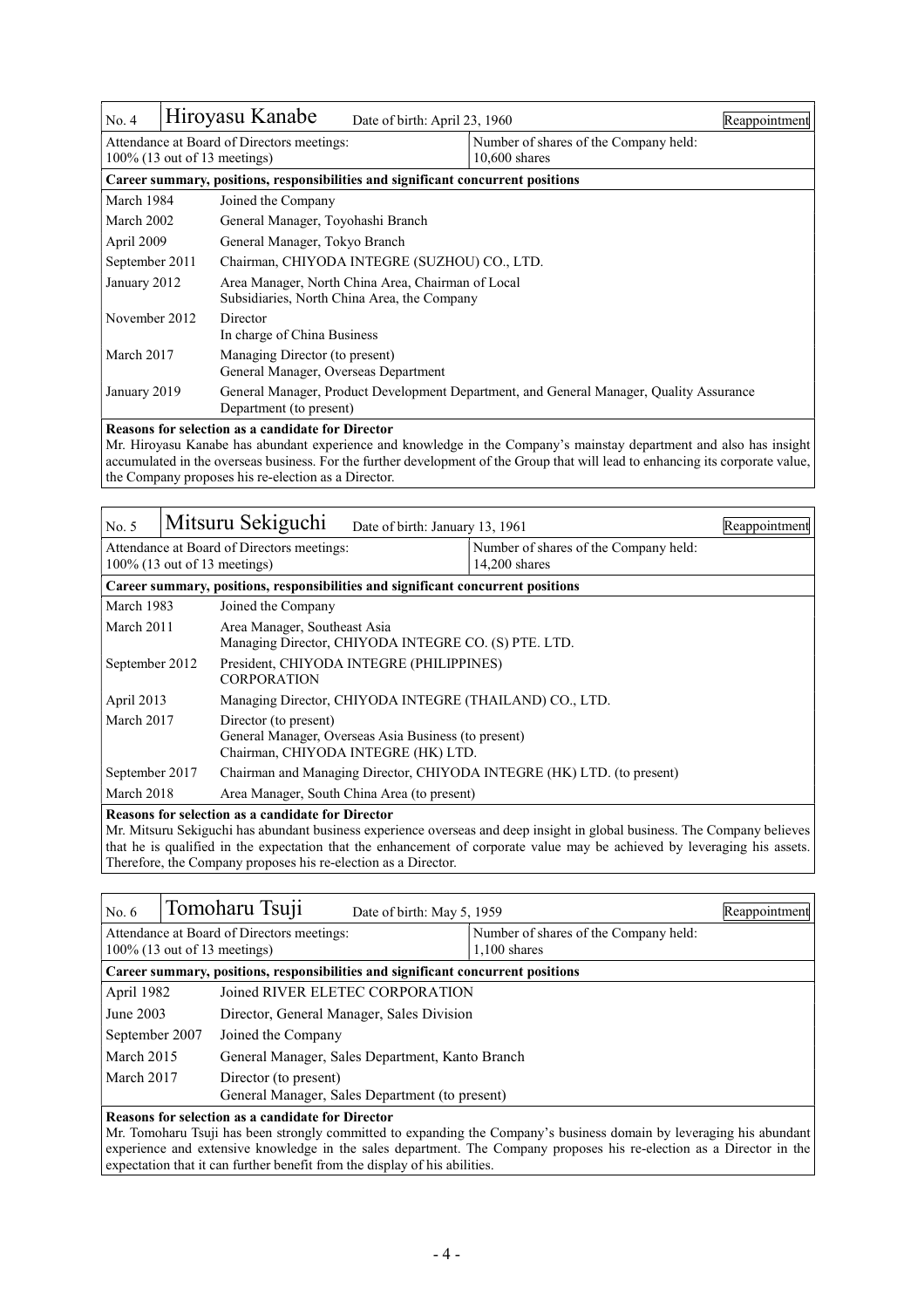| $\overline{\rm No. 7}$                                                        |                                                                                   | Isao Murata                                                                      | Date of birth: August 12, 1962 |                                                         | Reappointment |
|-------------------------------------------------------------------------------|-----------------------------------------------------------------------------------|----------------------------------------------------------------------------------|--------------------------------|---------------------------------------------------------|---------------|
| Attendance at Board of Directors meetings:<br>$100\%$ (13 out of 13 meetings) |                                                                                   |                                                                                  |                                | Number of shares of the Company held:<br>$3,580$ shares |               |
|                                                                               |                                                                                   | Career summary, positions, responsibilities and significant concurrent positions |                                |                                                         |               |
| March 1985                                                                    |                                                                                   | Joined the Company                                                               |                                |                                                         |               |
|                                                                               | September 2012<br>General Manager, Finance and Accounting Department (to present) |                                                                                  |                                |                                                         |               |
|                                                                               | $\sim$ October 2015<br>Audit & Supervisory Board Member, SUNFELT CO., LTD.        |                                                                                  |                                |                                                         |               |
| March 2017<br>Director (to present)                                           |                                                                                   |                                                                                  |                                |                                                         |               |
|                                                                               |                                                                                   |                                                                                  |                                |                                                         |               |

### **Reasons for selection as a candidate for Director**

Mr. Isao Murata has been engaged in an array of businesses in diverse fields and is well versed in the Group's business. He is delivering considerable results in supervising the execution of operations in the administrative department overall. The Company believes that he is qualified with his abundant experience and achievements, and therefore proposes his re-election as a Director.

| No. 8                                                                          |                                                                                  | Hiroyuki Kato                     | Date of birth: September 14, 1960                     | Reappointment |  |  |
|--------------------------------------------------------------------------------|----------------------------------------------------------------------------------|-----------------------------------|-------------------------------------------------------|---------------|--|--|
| Attendance at Board of Directors meetings:<br>$100\%$ (13 out of 13 meetings)  |                                                                                  |                                   | Number of shares of the Company held:<br>6.220 shares |               |  |  |
|                                                                                | Career summary, positions, responsibilities and significant concurrent positions |                                   |                                                       |               |  |  |
| March 1983                                                                     |                                                                                  | Joined the Company                |                                                       |               |  |  |
| September 2003                                                                 |                                                                                  | General Manager, Osaka Branch     |                                                       |               |  |  |
| September 2012                                                                 |                                                                                  | General Manager, Sales Department |                                                       |               |  |  |
| September 2013<br>General Manager, Kanto Branch                                |                                                                                  |                                   |                                                       |               |  |  |
| November 2014                                                                  |                                                                                  | Director (to present)             |                                                       |               |  |  |
| General Manager, Marketing Development Department (to present)<br>January 2019 |                                                                                  |                                   |                                                       |               |  |  |
| Reasons for selection as a candidate for Director                              |                                                                                  |                                   |                                                       |               |  |  |

Mr. Hiroyuki Kato has accumulated experience and achievements in promoting business growth and has significantly contributed to expanding operations. In order to enhance corporate value in a sustainable manner by leveraging his deep insight, the Company proposes his re-election as a Director.

| No. 9                                                                                                                                                                                           |  | Katsumi Yanagisawa                                                               |  | Date of birth: January 2, 1949        | Reappointment Outside Independent                                                                |
|-------------------------------------------------------------------------------------------------------------------------------------------------------------------------------------------------|--|----------------------------------------------------------------------------------|--|---------------------------------------|--------------------------------------------------------------------------------------------------|
|                                                                                                                                                                                                 |  | Attendance at Board of Directors meetings:                                       |  | Number of shares of the Company held: |                                                                                                  |
|                                                                                                                                                                                                 |  | $100\%$ (13 out of 13 meetings)                                                  |  | shares                                |                                                                                                  |
|                                                                                                                                                                                                 |  | Career summary, positions, responsibilities and significant concurrent positions |  |                                       |                                                                                                  |
| October 1973                                                                                                                                                                                    |  | Joined TAIYO YUDEN CO., LTD.                                                     |  |                                       |                                                                                                  |
| June 2005                                                                                                                                                                                       |  | Director, Senior Managing Officer, Chief of Sales Headquarters                   |  |                                       |                                                                                                  |
| April 2007                                                                                                                                                                                      |  | Executive Director, Senior Managing Officer, Chief of Sales Headquarters         |  |                                       |                                                                                                  |
| <b>July 2007</b>                                                                                                                                                                                |  | Executive Director, Chief of Sales Headquarters                                  |  |                                       |                                                                                                  |
| <b>July 2010</b>                                                                                                                                                                                |  |                                                                                  |  |                                       | Director and Senior Executive Operating Officer, in charge of Sales, Chief of Sales Headquarters |
| <b>July 2011</b>                                                                                                                                                                                |  |                                                                                  |  |                                       | Director, Senior Executive Operating Officer, in charge of Electronic Components Business        |
| June 2013                                                                                                                                                                                       |  | Special Advisor                                                                  |  |                                       |                                                                                                  |
| November 2013<br>Outside Director, the Company (to present)                                                                                                                                     |  |                                                                                  |  |                                       |                                                                                                  |
| <b>Reasons for selection as a candidate for Outside Director</b><br>Mr. Katsumi Yanagisawa has been providing valid opinions from a fair and objective standpoint as an Outside Director of the |  |                                                                                  |  |                                       |                                                                                                  |

Company. The Company proposes his re-election as an Outside Director in the expectation that he will provide appropriate supervision on the decision-making of the Board of Directors.

His term of office as an Outside Director of the Company will be five (5) years and four (4) months at the conclusion of this meeting.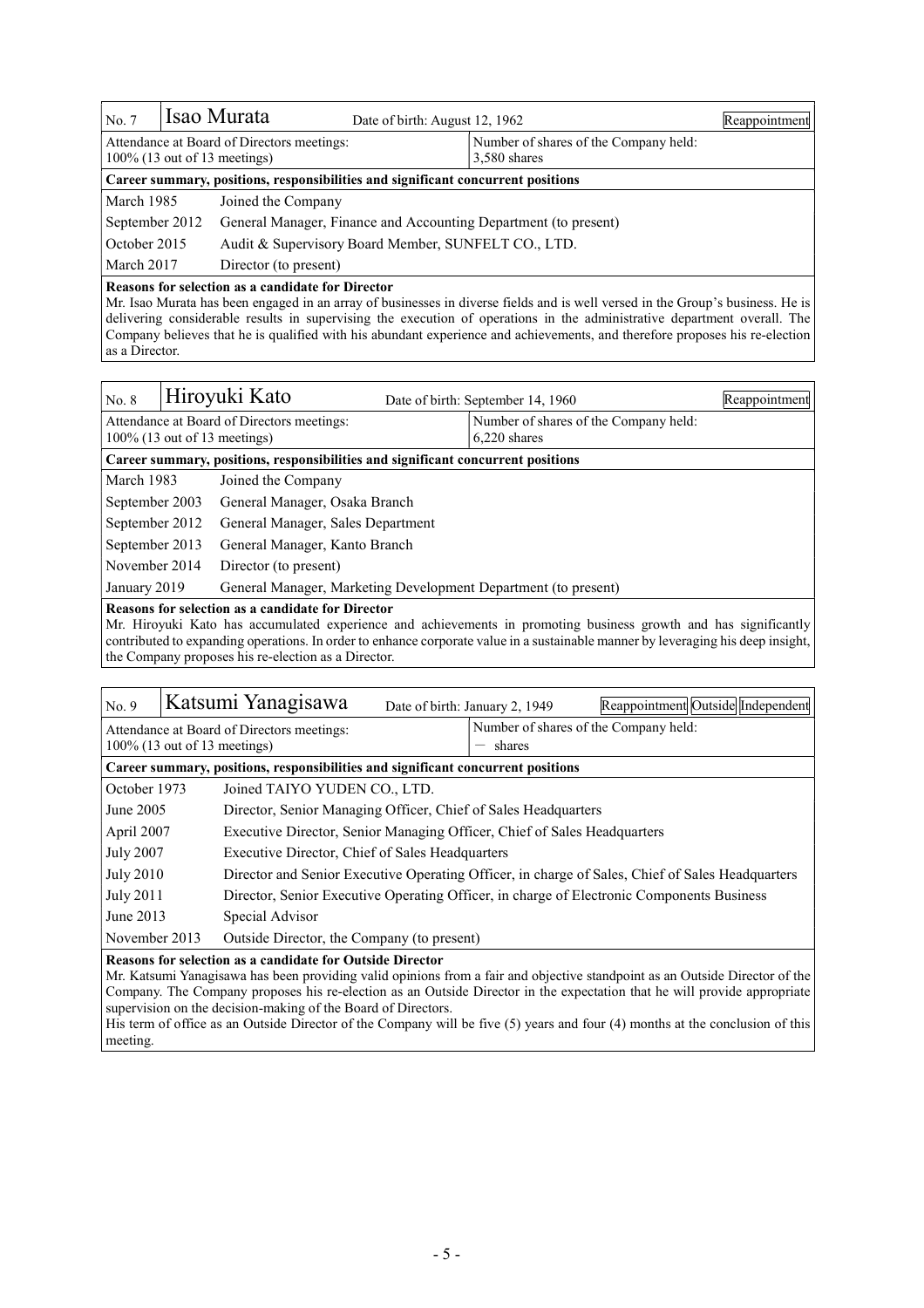| No. 10                                                                                                                                                                                                                                                                                                                                                         |  | Osamu Mashimo                                                                    | Date of birth: July 13, 1963                           |                                       | Reappointment Outside Independent |
|----------------------------------------------------------------------------------------------------------------------------------------------------------------------------------------------------------------------------------------------------------------------------------------------------------------------------------------------------------------|--|----------------------------------------------------------------------------------|--------------------------------------------------------|---------------------------------------|-----------------------------------|
|                                                                                                                                                                                                                                                                                                                                                                |  | Attendance at Board of Directors meetings:                                       |                                                        | Number of shares of the Company held: |                                   |
|                                                                                                                                                                                                                                                                                                                                                                |  | $100\%$ (13 out of 13 meetings)                                                  |                                                        | shares                                |                                   |
|                                                                                                                                                                                                                                                                                                                                                                |  | Career summary, positions, responsibilities and significant concurrent positions |                                                        |                                       |                                   |
| April 1986                                                                                                                                                                                                                                                                                                                                                     |  |                                                                                  | Joined Takara Co., Ltd. (presently TOMY COMPANY, LTD.) |                                       |                                   |
| June 2001                                                                                                                                                                                                                                                                                                                                                      |  | <b>Board Director</b>                                                            |                                                        |                                       |                                   |
| January 2005                                                                                                                                                                                                                                                                                                                                                   |  | Board Director, Senior Executive Officer                                         |                                                        |                                       |                                   |
| March 2006                                                                                                                                                                                                                                                                                                                                                     |  | Board Director, TOMY COMPANY, LTD.                                               |                                                        |                                       |                                   |
| June 2012                                                                                                                                                                                                                                                                                                                                                      |  | Senior Managing Director, Head of Toy Business HQ                                |                                                        |                                       |                                   |
| June 2014                                                                                                                                                                                                                                                                                                                                                      |  | Managing Executive Officer, in charge of Group Development                       |                                                        |                                       |                                   |
| November 2015                                                                                                                                                                                                                                                                                                                                                  |  |                                                                                  | Outside Director, the Company (to present)             |                                       |                                   |
| February 2016                                                                                                                                                                                                                                                                                                                                                  |  |                                                                                  | Representative, Office Mashimo (to present)            |                                       |                                   |
| <b>Reasons for selection as a candidate for Outside Director</b>                                                                                                                                                                                                                                                                                               |  |                                                                                  |                                                        |                                       |                                   |
| Mr. Osamu Mashimo has experience in corporate management at a listed company and operational experience in<br>manufacturing. The Company proposes his re-election as an Outside Director of the Company in the expectation that he will<br>provide valuable advice to the Board of Directors as well as contribute to the enhancement of corporate governance. |  |                                                                                  |                                                        |                                       |                                   |

His term of office as an Outside Director of the Company will be three (3) years and four (4) months at the conclusion of this meeting.

(Notes)

1. There are no special interests between each candidate and the Company.

2. The Company has entered into an agreement with each of Mr. Katsumi Yanagisawa and Mr. Osamu Mashimo to limit their liability pursuant to Article 427, Paragraph 1 of the Companies Act. The maximum amount of liability pursuant to the agreement is the minimum amount stipulated by laws and regulations. In case of reelection, this agreement will continue to be effective.

3. Mr. Katsumi Yanagisawa and Mr. Osamu Mashimo are candidates for Outside Director. In addition, they are independent directors prescribed by the Tokyo Stock Exchange.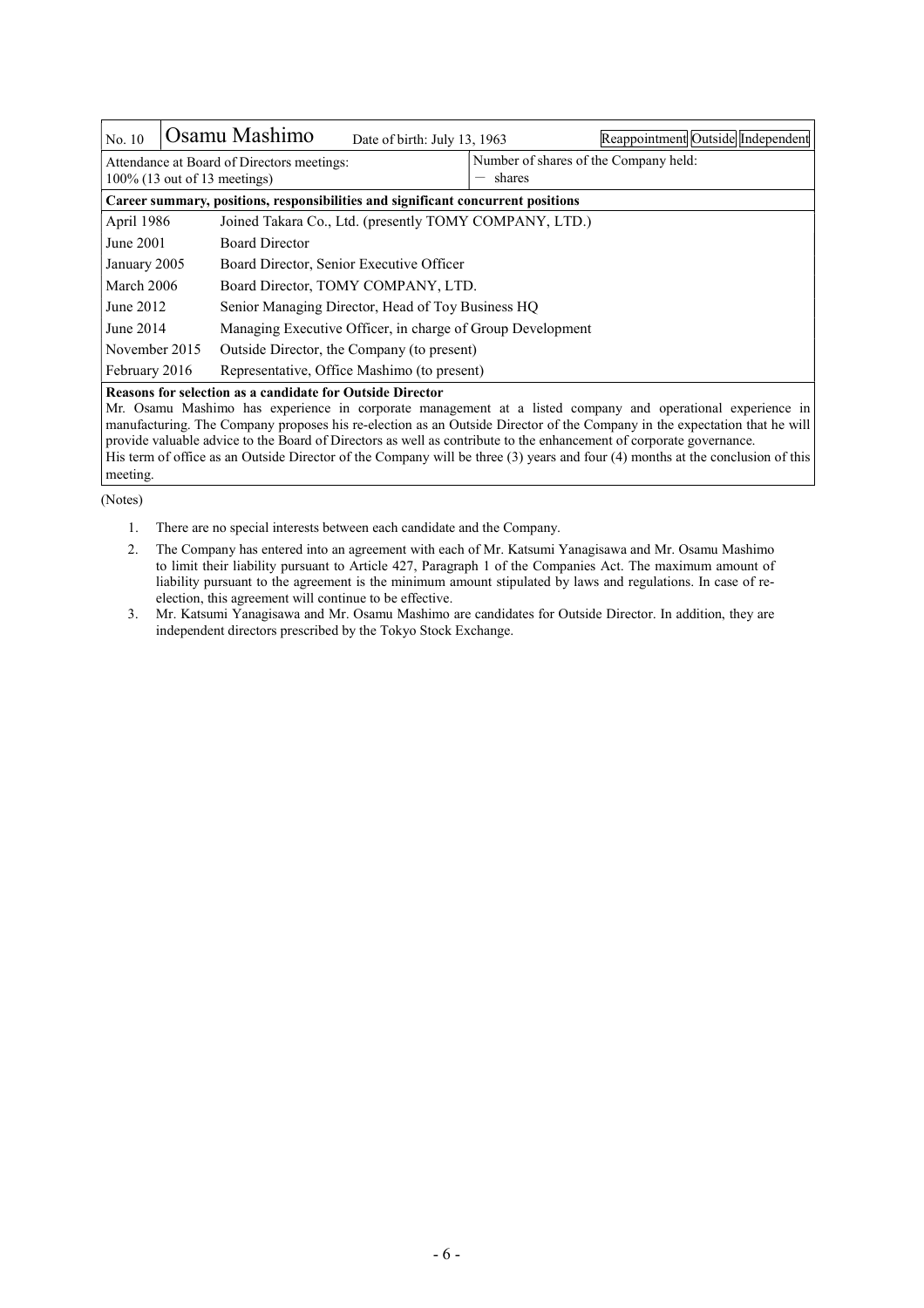## **Proposal 3:** Election of Three (3) Audit & Supervisory Board Members

The term of office of all the three (3) Audit & Supervisory Board Members will expire at the conclusion of this meeting. Accordingly, the Company proposes the election of three (3) Audit & Supervisory Board Members.

Consent has been obtained from the Audit & Supervisory Board regarding the submission of this proposal. The candidates for Audit & Supervisory Board Member are as follows.

| No. 1                                                                                                                                                                                                                                                                                                                         |  | Shigeru Onozuka                           | Date of birth: October 14, 1952                                 | Reappointment                   |  |
|-------------------------------------------------------------------------------------------------------------------------------------------------------------------------------------------------------------------------------------------------------------------------------------------------------------------------------|--|-------------------------------------------|-----------------------------------------------------------------|---------------------------------|--|
|                                                                                                                                                                                                                                                                                                                               |  | Attendance at Board of Directors          | Attendance at Audit & Supervisory Board                         | Number of shares of the Company |  |
|                                                                                                                                                                                                                                                                                                                               |  | meetings: $100\%$ (13 out of 13 meetings) | meetings: 100% (13 out of 13 meetings)                          | held: $10,600$ shares           |  |
|                                                                                                                                                                                                                                                                                                                               |  |                                           | Career summary, positions and significant concurrent positions  |                                 |  |
| July 1987                                                                                                                                                                                                                                                                                                                     |  | Joined the Company                        |                                                                 |                                 |  |
| September 2000                                                                                                                                                                                                                                                                                                                |  |                                           | General Manager, Manufacturing Department, Tokyo Branch         |                                 |  |
| September 2005                                                                                                                                                                                                                                                                                                                |  |                                           | General Manager, Production Management Department, Tokyo Branch |                                 |  |
| September 2007                                                                                                                                                                                                                                                                                                                |  | Deputy General Manager, Tokyo Branch      |                                                                 |                                 |  |
| April 2009                                                                                                                                                                                                                                                                                                                    |  |                                           | General Manager, Development Technology Center                  |                                 |  |
| September 2010                                                                                                                                                                                                                                                                                                                |  |                                           | General Manager in charge of Production, Overseas Development   |                                 |  |
| October 2012                                                                                                                                                                                                                                                                                                                  |  | Advisor, Overseas Department              |                                                                 |                                 |  |
| October 2014                                                                                                                                                                                                                                                                                                                  |  |                                           | Senior Advisor, Overseas Manufacturing, Overseas Department     |                                 |  |
| November 2015                                                                                                                                                                                                                                                                                                                 |  |                                           | Audit & Supervisory Board Member (to present)                   |                                 |  |
| Reasons for selection as a candidate for Audit & Supervisory Board Member<br>Mr. Shigeru Onozuka has abundant experience and insight accumulated over years of operations at the Company and is well<br>المستحقق والمنافس والمستحير والمستحقق والمستحير والمستحير والمستحير والمستحير والمستحير والمتعارض والمتعارض والمتعارض |  |                                           |                                                                 |                                 |  |

versed in the Company's business. The Company believes that he can adequately audit its operation, and therefore proposes his re-election as an Audit & Supervisory Board Member.

| No. 2                                                                                                                                                                                                         |  | Katsuhiro Endo                 | Date of birth: January 18, 1955                                                                                                  | Reappointment Outside Independent                     |  |  |  |
|---------------------------------------------------------------------------------------------------------------------------------------------------------------------------------------------------------------|--|--------------------------------|----------------------------------------------------------------------------------------------------------------------------------|-------------------------------------------------------|--|--|--|
| Attendance at Board of Directors                                                                                                                                                                              |  |                                | Attendance at Audit & Supervisory Board<br>meetings: $92.3\%$ (12 out of 13 meetings) meetings: $92.3\%$ (12 out of 13 meetings) | Number of shares of the Company<br>held: 1,100 shares |  |  |  |
| Career summary, positions and significant concurrent positions                                                                                                                                                |  |                                |                                                                                                                                  |                                                       |  |  |  |
| April 1978                                                                                                                                                                                                    |  |                                | Joined Tokyo Regional Taxation Bureau                                                                                            |                                                       |  |  |  |
| <b>July 2003</b>                                                                                                                                                                                              |  |                                | Professor, Research Department, National Tax College, National Tax Agency                                                        |                                                       |  |  |  |
| <b>July 2006</b>                                                                                                                                                                                              |  | Tokyo Regional Taxation Bureau | Chief Senior Examiner (International Taxation), First Large Enterprise Examination Department,                                   |                                                       |  |  |  |
| August 2008                                                                                                                                                                                                   |  |                                | Representative Partner, Endo Licensed Tax Accountant Office (to present)                                                         |                                                       |  |  |  |
| June 2010                                                                                                                                                                                                     |  |                                | External Audit & Supervisory Board Member, Roland DG Corporation                                                                 |                                                       |  |  |  |
| November 2011                                                                                                                                                                                                 |  |                                | Outside Audit & Supervisory Board Member, the Company (to present)                                                               |                                                       |  |  |  |
| January 2014                                                                                                                                                                                                  |  |                                | Representative Director, E-Consulting Co., Ltd. (to present)                                                                     |                                                       |  |  |  |
| April 2015                                                                                                                                                                                                    |  |                                | Visiting Professor, Graduate School, Aoyama Gakuin University                                                                    |                                                       |  |  |  |
| June 2015                                                                                                                                                                                                     |  |                                | Outside Audit & Supervisory Board Member, Meiji Shipping Co., Ltd. (to present)                                                  |                                                       |  |  |  |
| March 2016                                                                                                                                                                                                    |  |                                | Outside Director, Roland DG Corporation (to present)                                                                             |                                                       |  |  |  |
| Reasons for selection as a candidate for Outside Audit & Supervisory Board Member<br>Mr. Katsuhiro Endo is well versed in international taxation. In order to apply his taxation and accounting expertise and |  |                                |                                                                                                                                  |                                                       |  |  |  |

experience as a licensed tax accountant to the Company's management, the Company proposes his re-election as an Outside Audit & Supervisory Board Member.

His term of office as an Outside Audit & Supervisory Board Member of the Company will be seven (7) years and four (4) months at the conclusion of this meeting.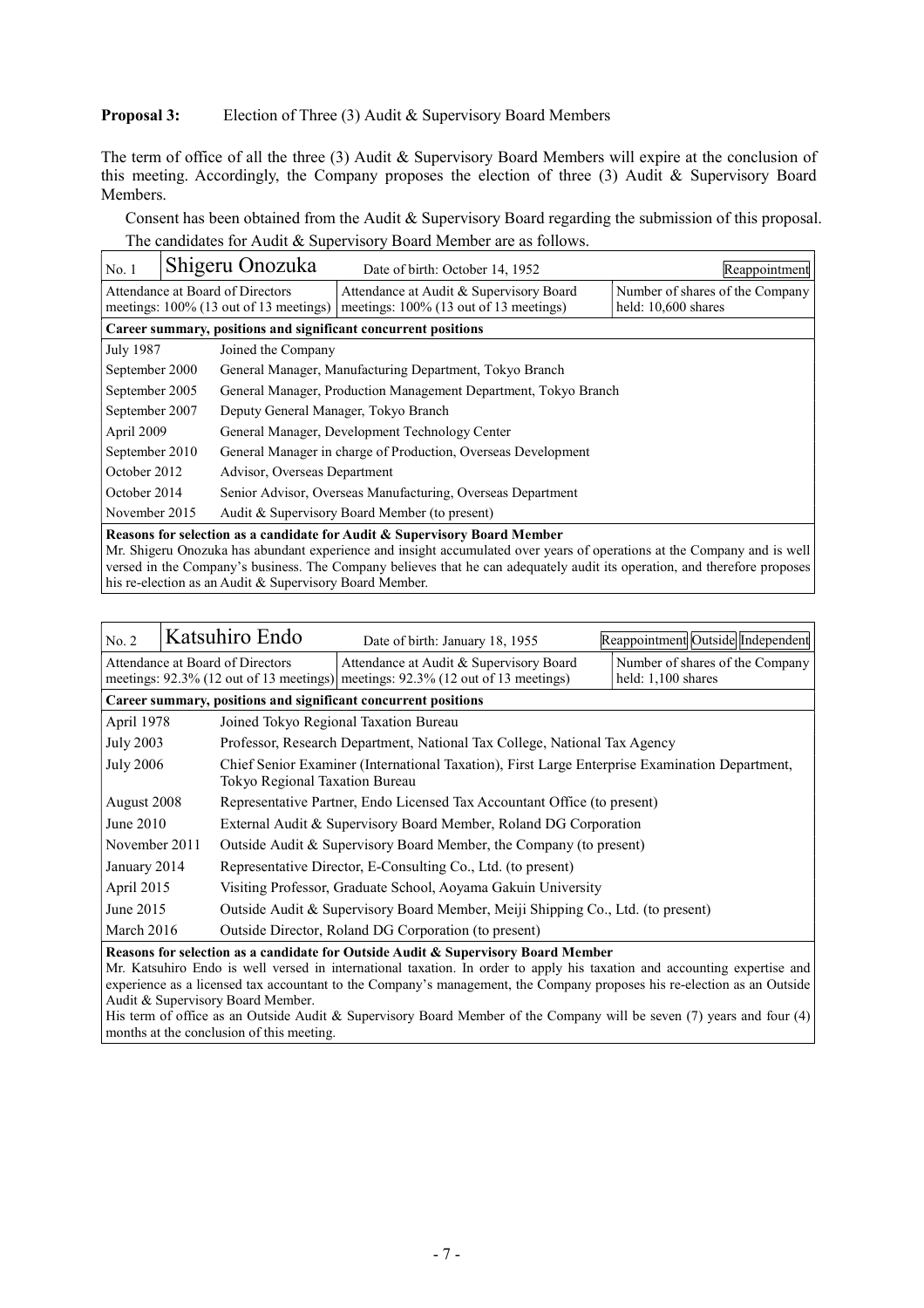| No. 3                                                                                                                        |                                                                                                                              | Masaaki Komoda                                                                                                  | Date of birth: August 20, 1948                                                       | Reappointment Outside Independent                   |  |  |  |
|------------------------------------------------------------------------------------------------------------------------------|------------------------------------------------------------------------------------------------------------------------------|-----------------------------------------------------------------------------------------------------------------|--------------------------------------------------------------------------------------|-----------------------------------------------------|--|--|--|
| Attendance at Board of Directors<br>meetings: 100% (13 out of 13 meetings)                                                   |                                                                                                                              |                                                                                                                 | Attendance at Audit & Supervisory Board<br>meetings: $100\%$ (13 out of 13 meetings) | Number of shares of the Company<br>$held: - shares$ |  |  |  |
| Career summary, positions and significant concurrent positions                                                               |                                                                                                                              |                                                                                                                 |                                                                                      |                                                     |  |  |  |
| April 1971                                                                                                                   |                                                                                                                              | Joined Marusan Securities Co., Ltd.                                                                             |                                                                                      |                                                     |  |  |  |
| April 1987                                                                                                                   |                                                                                                                              | General Manager, Takatsu Branch                                                                                 |                                                                                      |                                                     |  |  |  |
| February 1997                                                                                                                |                                                                                                                              | General Manager, Corporate Business Department I, Head Office                                                   |                                                                                      |                                                     |  |  |  |
| March 2004                                                                                                                   |                                                                                                                              | General Manager, Corporate Business Division                                                                    |                                                                                      |                                                     |  |  |  |
| June 2004                                                                                                                    |                                                                                                                              | Outside Audit & Supervisory Board Member, EASTON Co., Ltd. (presently RENESAS EASTON Co.,<br>Ltd.) (to present) |                                                                                      |                                                     |  |  |  |
| November 2015                                                                                                                |                                                                                                                              |                                                                                                                 | Outside Audit & Supervisory Board Member, the Company (to present)                   |                                                     |  |  |  |
| Reasons for selection as a candidate for Outside Audit & Supervisory Board Member                                            |                                                                                                                              |                                                                                                                 |                                                                                      |                                                     |  |  |  |
| Mr. Masaaki Komoda has expertise accumulated at a securities firm as well as abundant field experience that can be leveraged |                                                                                                                              |                                                                                                                 |                                                                                      |                                                     |  |  |  |
|                                                                                                                              | to strengthen the monitoring system of the Company. Therefore, the Company proposes his re-election as an Outside Audit $\&$ |                                                                                                                 |                                                                                      |                                                     |  |  |  |

Supervisory Board Member. Although he has not been involved in corporate management except as an Outside Audit & Supervisory Board Member, for the above reason, the Company believes that he can appropriately fulfill his duties as an Outside Audit & Supervisory Board Member.

His term of office as an Outside Audit & Supervisory Board Member of the Company will be three (3) years and four (4) months at the conclusion of this meeting.

#### (Notes)

- 1. There are no special interests between each candidate and the Company.
- 2. The Company has entered into an agreement with each of Mr. Katsuhiro Endo and Mr. Masaaki Komoda to limit their liability pursuant to Article 427, Paragraph 1 of the Companies Act. The maximum amount of liability pursuant to the agreement is the minimum amount stipulated by laws and regulations. In case of re-election, this agreement will continue to be effective.
- 3. Mr. Katsuhiro Endo and Mr. Masaaki Komoda are candidates for Outside Audit & Supervisory Board Member. In addition, they are independent auditors prescribed by the Tokyo Stock Exchange.